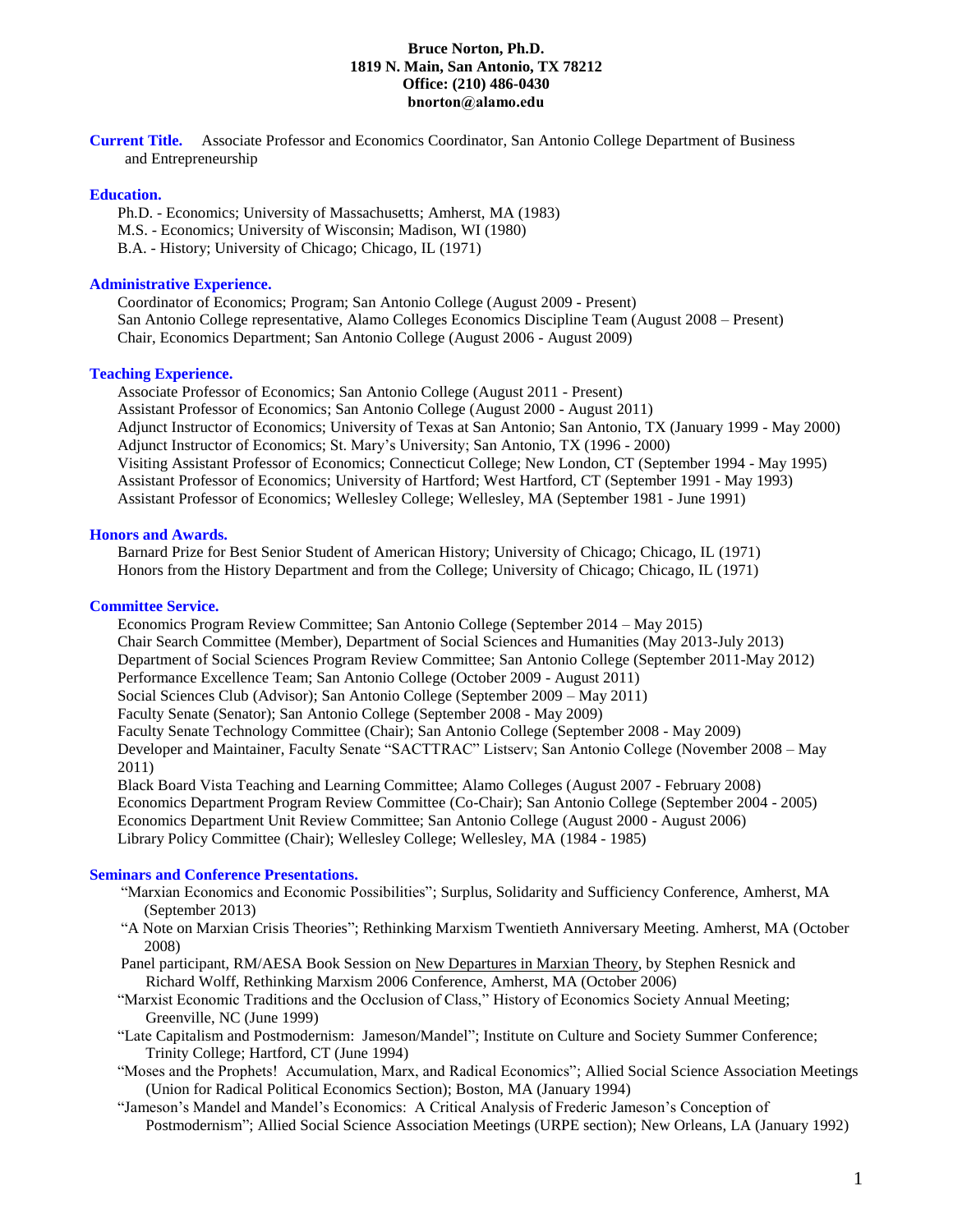- "Overhead Workers and Capitalist Stability in a Stagnationist Framework" with Len Nichols; Allied Social Science Association Meetings (URPE section); Washington, D.C. (December 1990)
- "Marxist Historians and the Question of Class in the French Revolution" with Jack Amariglio; History of Economics Society Meetings; Richmond, VA (June 1989)
- "The Marxian New Classicism: Accumulation and Society in Marx and the Theory of Monopoly Capitalism"; History of Economics Society Meetings; Toronto, Canada (June 1988)
- "Promises and Tensions in Social Structures of Accumulation Theory"; Association for Economic and Social Analysis Conference; Amherst, MA (April 1986)
- "Abstraction and the Theory of Accumulation"; Allied Social Science Association Meetings (URPE section) (December 1985)
- "A Review of Marxian Long-Wave and Stagnation Theories"; American Economics Association Meetings, Dallas, TX (December 1984)
- "A Note on Industrial Policy Debates" with Joseph Medley; Eastern Economics Association Meetings; New York, NY (April 1984)
- "A Critique of the Theory of Monopoly Capitalism"; Association for Economic and Social Analysis Conference; Amherst, MA (1983)
- "Real Product, Real Factor Input, and Productivity in Italy, 1952-1973" with Laurits R. Christensen and Dianne Cummings; Social Systems Research Institute Workshop Series; Madison, WI (1976)

#### **Other Leadership Positions.**

Editor, "New Directions/Rethinking Marxism" Book Series; Pluto Press; London, England (1992 - 1995) Member of Editorial Board, Rethinking Marxism (1985 - 1990)

## **Publications**

- Norton, B. (forthcoming 2017) "Marxian Economics Without Teleology: The Big New Life of Class." In *Economics, Knowledge, and Class: Marxism Without Guarantees*. Burczak, T, R. Garnett, and R. McIntyre, eds. Routledge.
- Norton, B. (forthcoming 2017) "Accumulat**i**on." In *Routledge Handbook of Marxian Economics;* Brennan, D., D. Kristjanson-Gural, C. Mulder, and E. Olsen, eds.; Routledge.
- Norton, B. (January 2013) "Economic Crises." *Rethinking Marxism* 23:1.
- Norton, B. (2001) "Reading Marx for Class." In *Re/Presenting Class: Essays in Postmodern Marxism*; Gibson-Graham, J.K., Resnick, S. and Wolff, R. eds.; Duke University Press.
- Norton, B. (Winter 1995) "The Theory of Monopoly Capitalism and Classical Economics." *History of Political Economy* 27:4.
- Norton, B. (September 1994) "Moses and the Prophets! Radical Economics and the Search for a Foundation (in Marx's Analysis of Accumulation in Volume One of Capital)." *Review of Radical Political Economics* 26:4.
- Norton, B. (1994) "Late Capitalism and Postmodernism: Jameson/Mandel." In *Marxism in the Post-Modern Era*; C. Biewener, A. Callari, and S. Cullenberg, eds., Guilford Press.
- Norton, B. (1992) "Radical Theories of Accumulation and Crisis: Developments and Directions." In *Radical Economics*; Recent Economic Thought Series; S. Feiner and B. Roberts, eds. Academic Press.
- Norton, B. and Nichols, L. (September, 1991) "Overhead Labor and Political Economy Macro Models." *Review of Radical Political Economics*; 22:4
- Norton, B. and Amariglio, J. (February 1991) "Marxist Historians and the Question of Class in the French Revolution." *History and Theory* XXX:1.
- Norton, B. (Fall 1988) "The Power Axis: Bowles, Gordon, and Weisskopf's Theory of Postwar U.S. Accumulation." *Rethinking Marxism* 1:3.
- Norton, B. (1988) "Epochs and Essences: A Review of Marxist Long-Wave and Stagnation Theories." *Cambridge Journal of Economics.*
- Norton, B. (December 1986); "Steindl, Levine, and the Inner Logic of Accumulation." *Social Concept* 3:2.
- Norton, B. (May 1983); The Accumulation of Capital and Market Structure: A Critique of the Theory of Monopoly Capitalism" (PhD dissertation).

#### **Book Reviews and Publication Reprints.**

- Review of Stephen A. Resnick and Richard D. Wolff, eds., "New Departures in Marxian Theory*."* Socialism and Democracy 23:1 (April 2011).
- Norton, B. "The Power Axis: Bowles, Gordon, and Weisskopf's Theory of Postwar U.S. Accumulation." Reprinted in Social Scientist 19:1 & 2 New Delhi, India (January-February 1991)
- Norton, B. "The Power Axis: Bowles, Gordon, and Weisskopf's Theory of Postwar U.S. Accumulation." Reprinted in Social Structure of Accumulation Theory; T. McDonough, D. M. Kotz and M. Reich. eds.; Edward Elgar Publishers (2014)